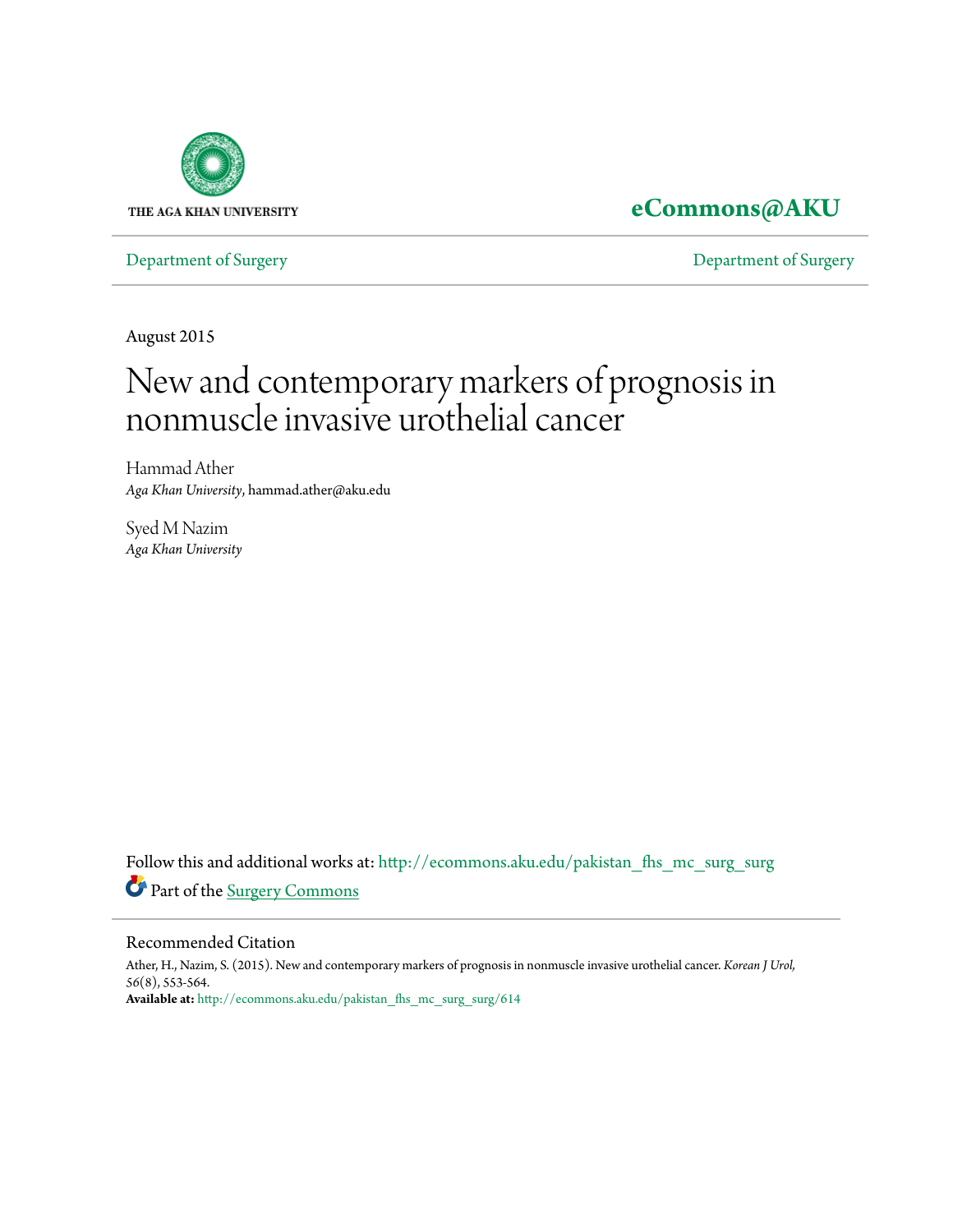ORIGINAL ARTICLE

# **Doctor! Will I be dry? Factors determining recurrence after vesicovaginal fistula repair**

Atif Javed,<sup>1</sup> Aziz Abdullah,<sup>2</sup> Nuzhat Faruqui,<sup>3</sup> Sher Shah Syed,4 Binat-ul-Mehdi,<sup>5</sup> Abdul Jabbar Pirzada<sup>6</sup>

#### **Abstract**

**Objective:** To evaluate various prognostic factors which determine outcome after surgical repair of vesicovaginal fistula.

**Methods:** The retrospective study was conducted at Koohi Goth Fistula Hospital, Karachi, and comprised data related to patients having undergone vesicovaginal fistula repair from January 2007 to June 2012. Multivariate analysis of the record was done using SPSS 19 software determining odds ratio with 95% confidence interval.

**Results:** Record of 640 patients were analysed with an overall success in 558(87.2%) cases. Multivariate analysis determined that the recurrence of vesicovaginal fistula was significantly related to multiplicity (9-fold recurrence risk), pre-operative size (10-fold recurrence risk for fistula >2cm compared to <1cm), secondary repair (5-fold risk) and duration of the fistula (3-fold risk).Interposition of flap and delayed reconstruction (between 6 weeks and 1 year) was related to successful surgical outcome. Age, parity, aetiology, route of repair and location of fistula were not significant (p>0.05 each) prognostic factors for recurrence.

**Conclusion:** Successful surgical repair of vesicovaginal fistula require careful evaluation of various factors, including number, size, previous attempts to surgical repair and duration of fistula.

**Keywords:** Prognostic factors, Recurrence, Surgical repair, Vesicovaginal fisula. (JPMA 65: 954; 2015)

## **Introduction**

Vesicovaginal fistula (VVF), the most common among urogenital fistulas, is considered an obstetric morbidity estimated to effect more than two million women worldwide. <sup>1</sup> In industrialised countries, the incidence of VVF is very low where it arises mainly as a complication of pelvic surgeries or radiation therapy. 2,3 On the other hand, in developing countries, VVF is a major problem that occurs as a consequence of neglected, prolonged or obstructed childbirth. 4

Surgical repair is the only definitive treatment of VVF with a success rate as high as 85% to 95% with first surgical repair. <sup>5</sup> Although open surgical repair is considered the gold standard treatment of VVF, its role has been challenged by recent studies which show that similar results (around 90% success rate) can be achieved by laparoscopic repair of VVF with the added advantage of minimum incision, less surgical trauma and early recovery in postoperative period. 6-8 The same outcome has been achieved by robotic repair of VVF. <sup>9</sup> However, due to lack of availability of expertise and long-term results of VVF repair by these minimally invasive techniques, open

1,2,5,6Urology Ward, Wajid Ali Shah Complex, Liaquat National Hospital, 3Section of Urology, Department of Surgery, Aga Khan University Hospital, 4Koohi Goth Hospital, Bin QasimTown, Deh Landhi, Karachi.

**Correspondence:** Atif Javed.Email: atifbhatti1@hotmail.com

surgical repair remains the treatment of choice for VVF.

VVF has significant impact on the patients not only physically but also socially and psychologically. 10 Moreover, patients with VVF are poor and surgical repair of VVF poses significant economic burden on them. Due to these factors, patients undergoing surgical repair are anxious and concerned about the outcome. Therefore, pre- and post-operative counselling of the patients about the possible chances of successful VVF repair is very important. 11

In spite of large-scale research on VVF, there are very few studies addressing the factors which predict the possible outcome of surgical repair. The current study was planned to review characteristics of the patients, fistula and the surgical procedures in order to identify the factors helpful in determining the prognosis of surgical repair of VVF.

### **Patients and Methods**

The retrospective study was conducted at Koohi Goth Fistula Hospital, Karachi, and comprised data related to patients having undergone VVF repair from January 2007 to June 2012. In the absence of ethical review board in the hospital at the time of the study's commencement, permission was obtained from the directors of the hospital. All the patients who had their VVF repaired for the first time at the hospital were included in the study. Patients who had either additional surgical procedures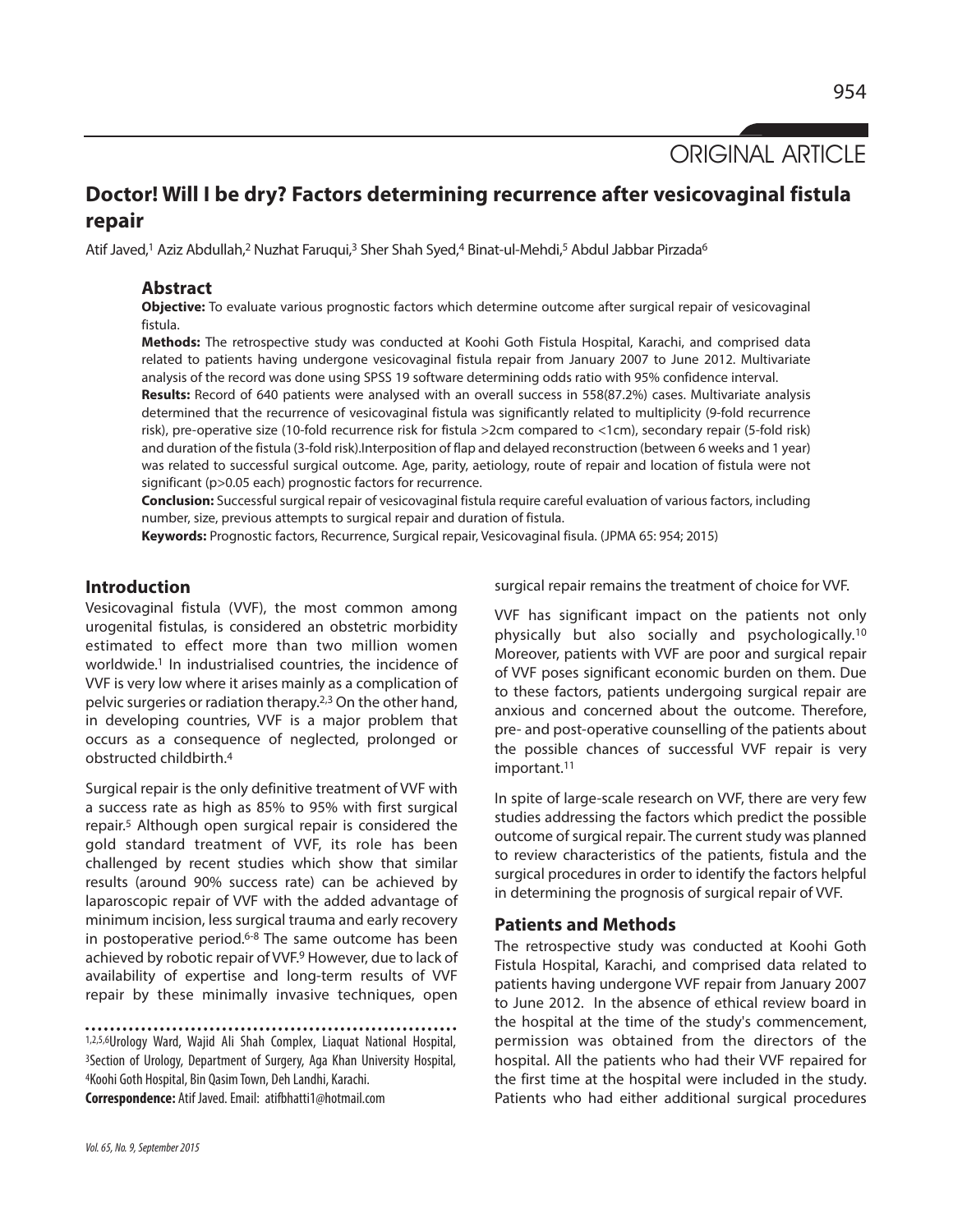performed or incomplete records were excluded. The patients were identified from the Microsoft Excel datasheets of the hospital database. Individual case charts were reviewed and data was collected regarding patients' age, parity, aetiology of VVF (obstetric versus nonobstetric causes). Duration, size, location and number of fistula were also noted. In relation to surgical procedure, we considered the route of repair, use of flaps and number of attempts. Outcome of fistula repair was also documented. We did not review intra- and peri-operative complications due to lack of documentation.

History of all the patients had been taken, followed by physical examination, complete blood count (CBC), serum biochemistry and urine analysis. Patients with positive urine cultures were treated according to the sensitivity before undergoing surgery.

VVF was diagnosed on cysto-urethrogram. Concomitant uretrogenital fistulae were ruled out by performing intravenous urography (IVU). Before surgery, all patients underwent examination under anaesthesia (EUA) and cystoscopy in order to identify the characteristics of fistula. We considered VVF to be 'low' when the fistula was below the interureteric ridge, and 'high' when it was above the ridge. Decision about the route of surgery (vaginal or abdominal) was made according to accessibility from the vagina. Allsurgeries were performed by two surgeons with special interest and experience of more than 10 years in female reconstructive urology.

Vaginal repairs were done in lithotomy position. Fistula tract was identified and marked by inserting a Foley's catheter through vagina. Tract was excised around the catheter and then bladder and vagina were closed separately in layers. Martius flap was considered only in multiple and large fistulae with significant fibrosis.

In abdominal repair, intra-peritoneal approach was used. Bladder was bisected from the dome down to the fistula posteriorly. The fistula was excised. The bladder and vagina were then closed separately. The interposition of omental flap between the repair and the vaginal wall was done whenever it was found to be necessary (due to large or multiple fistulae or excessive fibrosis of surrounding tissue) or feasible.

Post-operatively, all the patients remained catheterised for a period of two weeks. Patients remained hospitalised for the duration of catheterisation and for two additional days after the removal of catheter. Cystourethrogram was performed after two weeks of the surgical repair before removing the Foley's Catheter (which was removed after cystourethrogram if no leakage of contrast material was

seen). If contrast extravasation was found patient was kept catheterised and further management was planned according to degree of leakage. After discharge patients were followed at two weeks, one month and three months. Successful surgical repair was defined as no evidence of urinary leakage on cystourethrogram on 14th postoperative day and clinical evaluation on subsequent followup visits till four months after the surgery.

Data was analysed using SPSS 19. Univariate analysis was done to assess individual variables. Variables significant on univariate analysis were considered in a multivariate analysis. P<0.05 was considered significant, while oddsratio (OR) were determined with 95% confidence interval (CI).

#### **Results**

Of the total 1003 surgical repairs during the study perdiod, record of 640(63.8%) patients were analysed, while 363(36.2%) were excluded either due to additional surgical procedures or incomplete records. The mean age of the patients was 32.5±9.488 years (range: 13-66). Mean parity was 3.35±2.745 (range: 0-13). There was a mean duration of 58.4±1302.71 months between VVF development and surgery though minimum delay of 4 days was also documented (range: 4-14600 days). Leading cause of fistula was obstetric procedures in 438(68.4%) patients followed by hysterectomy 109(17%) and Caesarean section 88(13.75%). Overall, 367(57.3%) patients underwent vaginal repair. Short-term success was reported in 558(87.2%) patients (Table-1).

In Univariate analysis, menopause  $(p=0.15)$  and parity (p=0.14)were not statistically significant (Table-2).

There was no statistically significant difference in

**Table-1: Descriptive data.** 

| 640                          |
|------------------------------|
| 32.5 (13-66) $\pm$ 9.488     |
| $3.35(0-13) \pm 2.745$       |
| 58.4 (4-14600 days) ±1302.71 |
|                              |
| 438(68.4%)                   |
| 109(17%)                     |
| 88(13.8%)                    |
| $1(0.2\%)$                   |
| $1(0.2\%)$                   |
| $3(0.5\%)$                   |
|                              |
| 367(57.3%)                   |
| 273(42.7%)                   |
|                              |
| 558(87.2%)                   |
| 82(12.8%)                    |
|                              |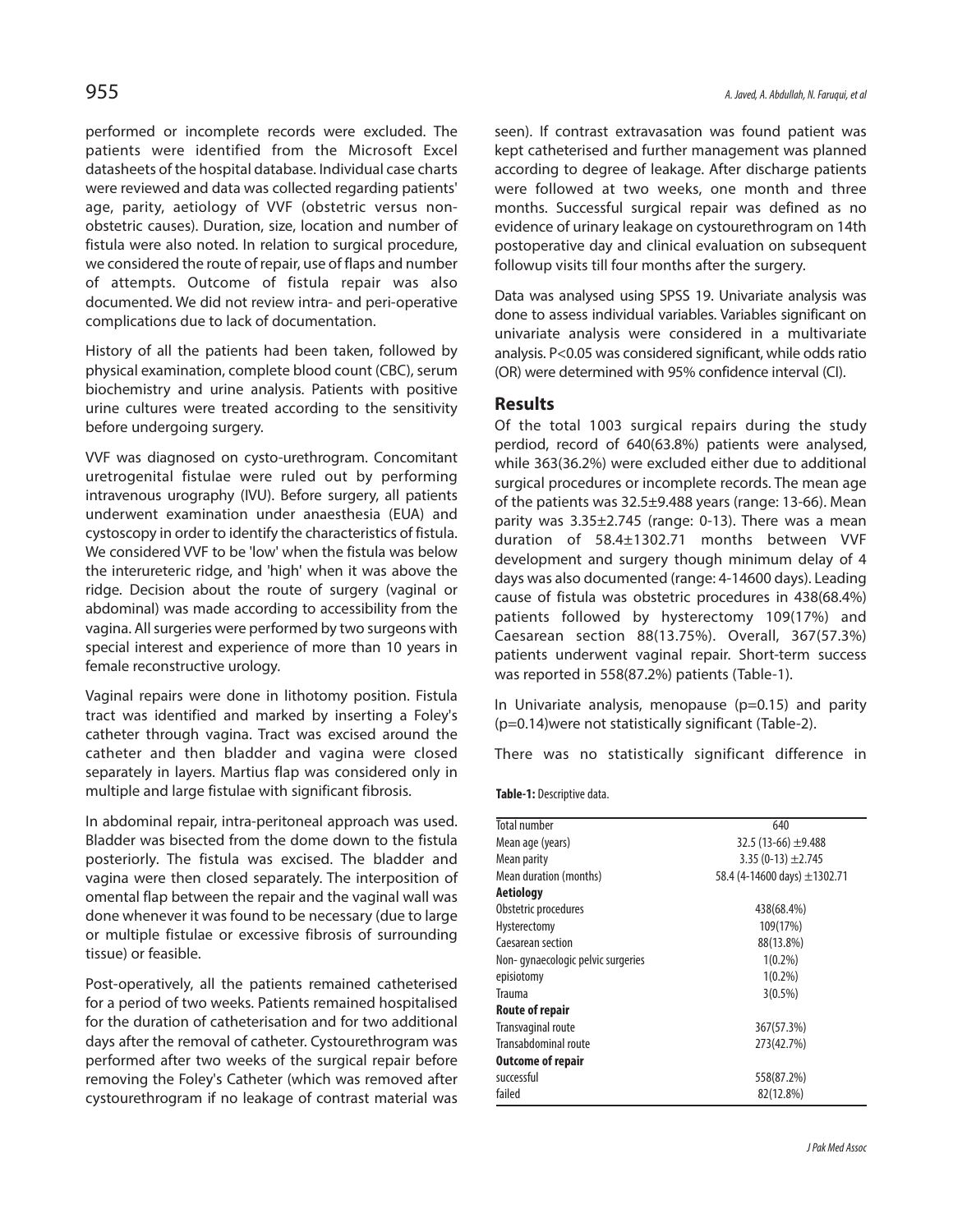Table-2: Univariate analysis.

|                                | <b>Successful</b> | <b>Failed</b> | p-value |
|--------------------------------|-------------------|---------------|---------|
| <b>Patient-related factors</b> |                   |               |         |
| <b>Menopausal status</b>       |                   |               |         |
| Pre-menopausal                 | 446               | 71            |         |
| Post-menopausal                | 112               | 11            | 0.15    |
| <b>Parity</b>                  |                   |               |         |
| Nulliparous                    | 45                | 9             |         |
| <b>Uniparous</b>               | 152               | 26            |         |
| Multiparous                    | 241               | 38            | 0.14    |
| <b>Grand multiparous</b>       | 120               | 9             |         |
| <b>Fistula related factors</b> |                   |               |         |
| <b>Aetiology</b>               |                   |               |         |
| Obstetric                      | 386               | 60            | 0.23    |
| Non-obstetric                  | 172               | 22            |         |
| <b>Duration</b>                |                   |               |         |
| <6weeks                        | 69                | 16            |         |
| 6 weeks $-1$ year              | 317               | 25            | < 0.002 |
| $> 1$ year                     | 172               | 41            |         |
| <b>Size</b>                    |                   |               |         |
| < 1cm                          | 256               | 13            |         |
| $1cm - 2cm$                    | 216               | 22            | < 0.002 |
| >2cm                           | 86                | 47            |         |
| <b>Number</b>                  |                   |               |         |
| Single                         | 428               | 23            | < 0.002 |
| Multiple                       | 130               | 59            |         |
| <b>Surgery related factors</b> |                   |               |         |
| Route of repair                |                   |               |         |
| Vaginal                        | 323               | 44            | 0.47    |
| Abdominal                      | 235               | 38            |         |
| <b>Attempt of repair</b>       |                   |               |         |
| Primary                        | 334               | 34            | 0.002   |
| Secondary                      | 224               | 48            |         |
| <b>Flap interposition</b>      |                   |               |         |
| Yeς                            | 254               | 22            | 0.001   |
| No                             | 304               | 60            |         |

outcome of obstetric versus non-obstetric causes  $(p=0.235)$  and route of repair  $(p=0.47)$ . Duration of the fistula ( $p$ < 0.002), size ( $p$ =0.01), number ( $p$ <0.002) were significant factors. Similarly, attempts of repair classified as Primary vs. Secondary repair (p=0.002) and flap interposition (p=0.001) were also significant.

Multivariate analysis determined that the recurrence of VVF was significantly related to multiplicity (9-fold recurrence risk), pre-operative size (10-fold recurrence risk for fistula >2cm compared to <1cm), secondary repair (5 fold risk) and duration of the fistula (3-fold risk). Interposition of flap and delayed reconstruction (between 6 weeks and 1 year) was related to successful surgical outcome. Age, parity, aetiology, route of repair and location of fistula were not significant (p>0.05 each) prognostic factors for recurrence (Table-3).

Table-3: Multivariate analysis.

| <b>Factor</b>              | <b>Odds ratio</b> | 95% confidence interval |
|----------------------------|-------------------|-------------------------|
| <b>Duration of fistula</b> |                   |                         |
| $< 6$ weeks                | 1                 |                         |
| 6 weeks to 1 year          | 1.74              | $0.87 - 3.49$           |
| $>1$ year                  | 0.13              | $0.18 - 0.52$           |
| Size of fistula            |                   |                         |
| $<1$ cm                    | 1                 |                         |
| $1-2$ cm                   | 0.09              | $0.04 - 0.18$           |
| >2cm                       | 0.18              | $0.10 - 0.32$           |
| <b>Number of fistula</b>   |                   |                         |
| Single                     | 1                 |                         |
| Multiple                   | 0.11              | $0.70 - 0.19$           |
| <b>Attempt of repair</b>   |                   |                         |
| Primary                    | 1                 |                         |
| Secondary                  | 0.27              | $0.16 - 0.45$           |
| <b>Flap interposition</b>  |                   |                         |
| Yes                        | 1                 |                         |
| No                         | 0.43              | $0.26 - 0.73$           |

#### **Discussion**

Results reflect low literacy, poor health facilities and lack of infrastructure, as is evident from younger age at presentation, high mean parity, and obstetric procedures, being the leading causes and prolonged delay between the occurrence and treatment as the major cause of VVF. Prevention of such fistulae requires improvement in infrastructure like more equipped ambulances and better roads (for swift transportation of the patients), wellequipped mobile maternity centres(to provide care to the patients of remote areas who cannot reach the hospitals on time), better women status (to allow them to seek timely care), improving the healthcare system by producing well-trained nurses and doctors (to provide best possible treatment to the patient) and by bringing the latest technology and better healthcare facilities in hospitals. Measures should be taken to reduce associated factors such as cephalopelvic disproportion which mainly results from malnutrition and pregnancy at an early age. 12,13 This can be done by public awareness campaigns educating the people about the drawbacks of marriages in childhood, and also telling them how a pregnant lady should be taken care of.

The major problem that we faced during the study was the lack of standardisation of terminologies. Though several classifications have been proposed, <sup>14</sup> there is no gold standard classification of VVF on the basis of which management of VVF may be standardised. Likewise, there is no proper definition of small vs. large fistulae, early vs. late repair,<sup>15,16</sup> or simple vs. complex fistulae. Standardisation of the terminologies is therefore required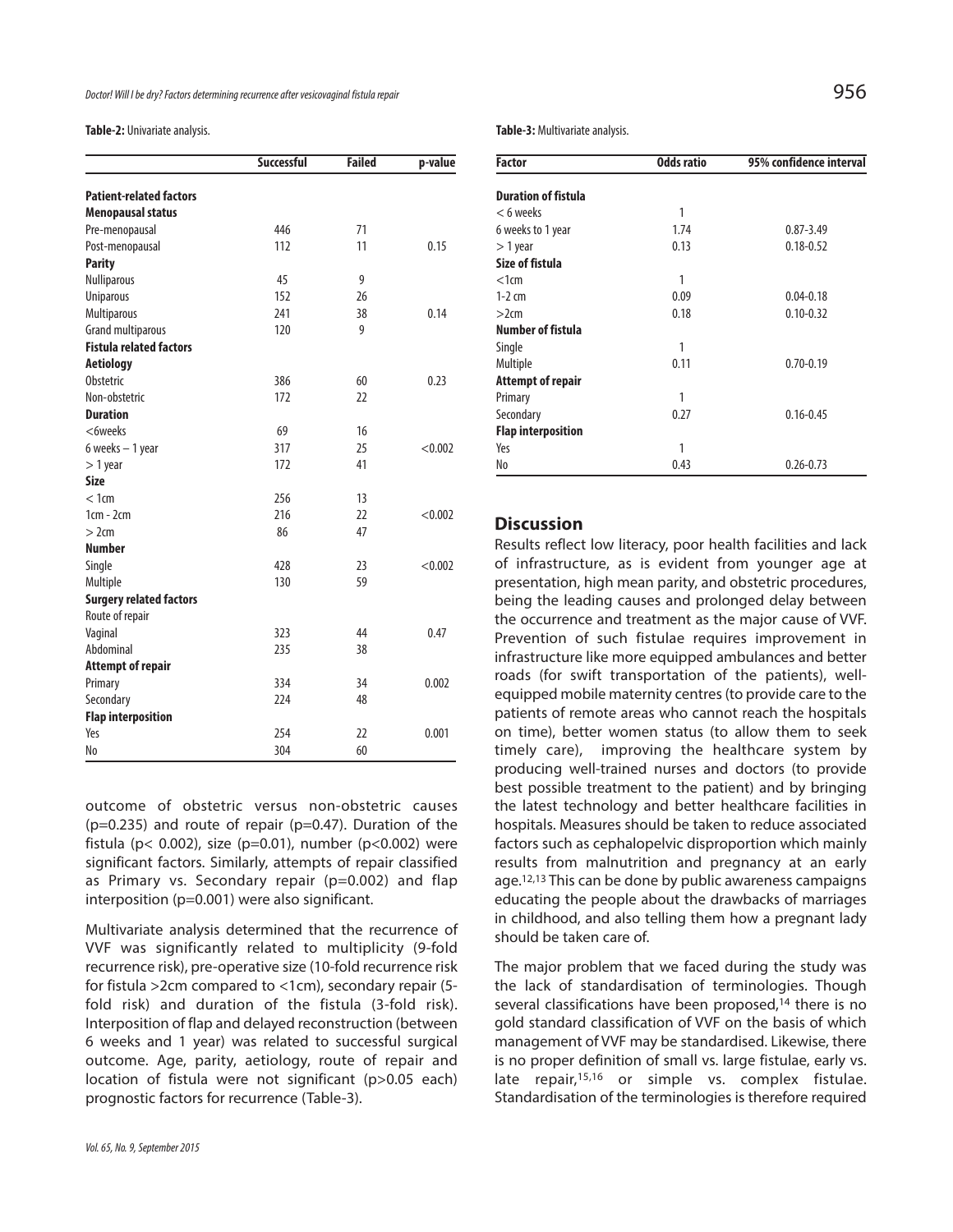so that VVF could be properly managed.

Ideal timing for surgical intervention for VVF is still controversial. 16,17 A delay of 3 to 4 months is generally recommended for repair. 18,19 However, several studies show that, especially for small un-infected fistulae, early repair has better or at least similar success rates compared to delayed repair16,20 with additional advantage of reduced suffering and early commencement of normal life. <sup>17</sup> On the other hand, many reports indicate that timing of repair does not affect the outcome. 21,22 In ourstudy, patients who underwent surgical repair < 6 weeks had more chances of failure probably due to inflamed and immature fistula tract. Similarly, patients undergoing surgery very late i-e after 1 year had high failure rates which could be due to defunctionalisation of detrusor muscle (like pronged indwelling catheterisation) and reduced blood supply leading to impaired bladder function as well as healing. 23 Best results were seen for patients in whom repair was done between 6 weeks and 1 year.

There is a general consensus that increasing size as well as number of the fistula negatively effects the outcome of surgery5,16,24 and use of interpositional flaps is advised for large fistula and also for multiple fistula irrespective of the size. 16,24-27 In our analysis, we had similar results. Failure of the repair was significantly associated with fistula >2cm and fistula which were multiple, especially with those in which tissue interposition was not done. Some authors suggest routine flap interposition especially when repair is done through transabdominal route. <sup>28</sup> We feel that it is a good option and flap interposition with greater omentum should be used in all tranabdominal repairs whether fistula are simple (small and single) or complex (large and multiple). Though it is not easy to do flap interposition during trans-vaginal repair, it should be done at least in fistulae which are either large (>2cm) or multiple or having both the predictors.

Majority of reports suggest that success rate reduces with increasing number of repairs. 5,22,23,29-31 A series of 2484 patients found 83% success rate with primary repair which dropped to 65% with subsequent repairs.<sup>30</sup> On the other hand, another study<sup>26</sup> found the number of repair to be an insignificant factor for the outcome. We found that previous repairs were significantly associated with failure. Previous surgical trauma not only altered the local anatomy, but also led to ischaemia and devitalisation of the tissues which resulted in severe adhesions and fibrosis, making subsequent repairs more difficult. It is recommended that secondary repairs should be done only by experienced surgeons and interpositional flaps should be used during the repair.

Route of repair i-e abdominal or vaginal, is probably the most debated factor in VVF repair.

Many surgeons advocate the vaginal route.<sup>16,25,31,32</sup> Others suggest abdominal route. 19,23 However, there are several studies which prove that the route of repair does not influence the outcome. 16,24,29,31 Our analysis found the route of repair to be an insignificant prognostic factor and it should be chosen by the surgeon with which he or she is most comfortable. According to one study33 that non-obstetric causes are related to better success rates but this factor did not reach statistical significance in our study. Other factors which were statistically insignificant included menopause and parity. No study suggested that these factors are significant for determining the outcome.

Along with all the above factors, one should not forget to follow basic surgical principles including pre-operative optimisation (like correction of nutritional status and anaemia and treatment of any active infection), careful surgical technique (wide exposure of the fistula, excision of fibrous tissues, maintenance of dry, uninfected suture line and tension-free water-tight closure) and proper post-operative follow-up (antimicrobial cover, adequate fluid intake, early mobilisation and vulvovaginal toilet). Avoidance of intercourse at least for 3 months, careful planning of pregnancy and proper antenatal care are very important in maintaining long-term success of repair. 34

Equally important is the role of specialised fistula centres. History of previous failed repairs is a very important factor in determining the outcome of surgical repair of VVF. Most of the surgeons are not familiar with VVF repair. Surgeries for VVF repair at such centres which are not specialised fistula centres usually fail and subsequent surgical attempts to repair VVF become even more difficult. So whenever possible these patients should be referred to specialised fistula centres in order to achieve best possible results. Especially those patients who have complex VVF or history of previous failed repairs should always be referred to these specialised fistula centres.

Due to its retrospective nature, our study has certain limitations. Several cases were excluded due to unavailability of proper data. No record was available regarding intra-operative findings like proper location, extent of fibrosis, sutures used and intra-operative complications. Long-term follow-up was missing as well. On the other hand, our study, with a large number of cases, represents an effort to identify the factors which provide the highest chances of successful closure of the fistula with restoration of continence and resuming a normal, healthy respectable life.